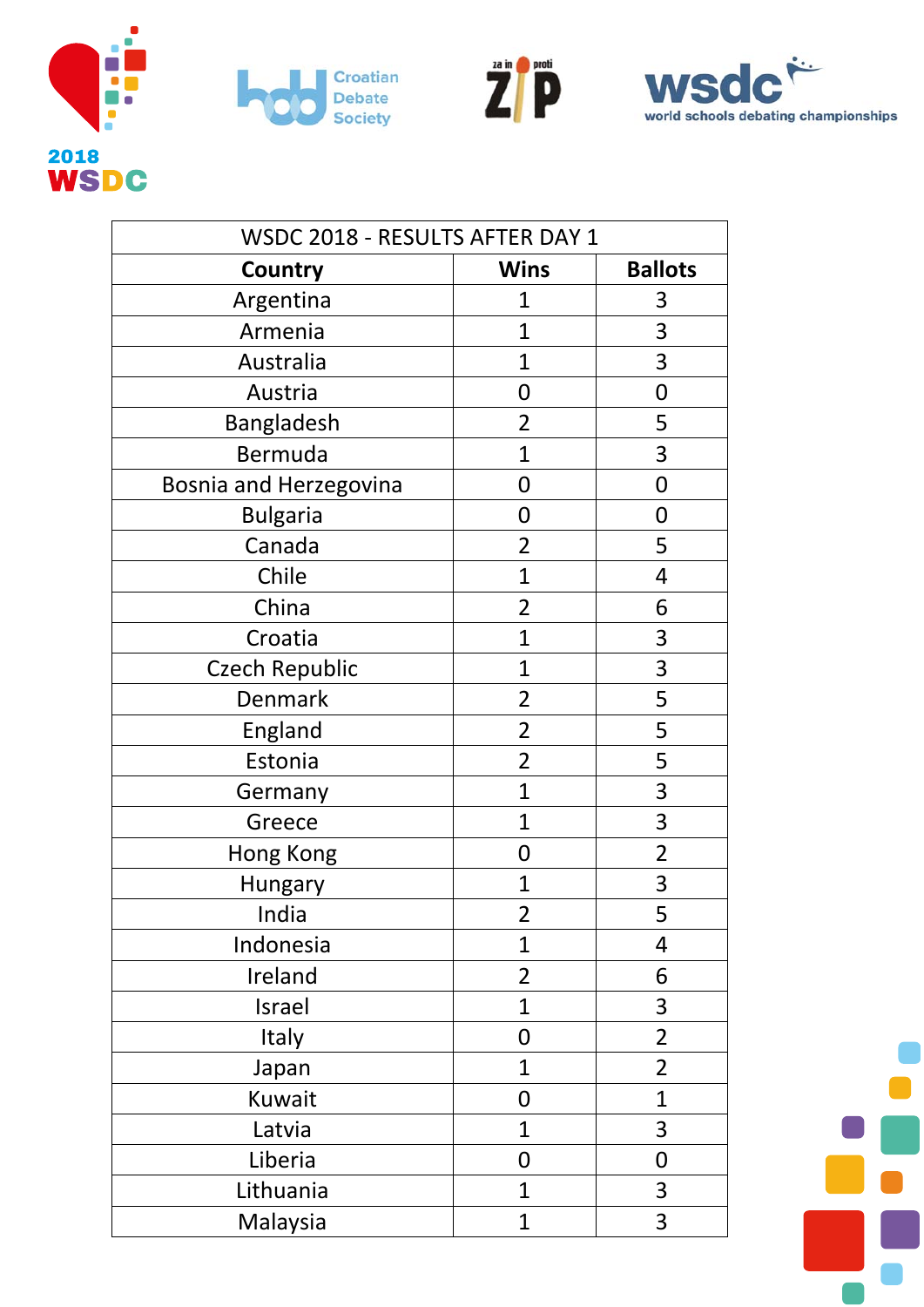







| Mexico                      | $\mathbf{1}$   | 3              |
|-----------------------------|----------------|----------------|
| Mongolia                    | $\overline{1}$ | 4              |
| Nepal                       | $\mathbf 0$    | $\mathbf 0$    |
| Netherlands                 | $\mathbf{1}$   | 4              |
| New Zealand                 | $\overline{2}$ | 6              |
| Northern Ireland            | $\overline{2}$ | 4              |
| Pakistan                    | $\overline{1}$ | 4              |
| Panama                      | 0              | 0              |
| Papua New Guinea            | 0              | $\mathbf 0$    |
| Peru                        | $\overline{2}$ | 6              |
| Philippines                 | $\overline{2}$ | 5              |
| Poland                      | $\mathbf 0$    | $\mathbf 0$    |
| Qatar                       | $\overline{2}$ | 5              |
| Republic of Korea           | $\overline{2}$ | 5              |
| Romania                     | $\overline{1}$ | 4              |
| Rwanda                      | $\mathbf 1$    | 3              |
| Scotland                    | $\overline{2}$ | 5              |
| Serbia                      | $\mathbf 0$    | $\mathbf{1}$   |
| Singapore                   | $\overline{2}$ | 5              |
| Slovakia                    | $\overline{1}$ | 3              |
| Slovenia                    | 1              | 4              |
| South Africa                | $\overline{1}$ | 4              |
| Sri Lanka                   | $\overline{2}$ | 5              |
| Sweden                      | $\mathbf{1}$   | 3              |
| Switzerland                 | $\overline{1}$ | $\overline{2}$ |
| Taiwan                      | $\overline{2}$ | 5              |
| Tanzania                    | 0              | 0              |
| <b>Thailand</b>             | $\overline{2}$ | 5              |
| Turkey                      | 0              | $\mathbf{1}$   |
| <b>USA</b>                  | 1              | 4              |
| <b>United Arab Emirates</b> | 1              | 3              |
| Vietnam                     | 0              | $\overline{1}$ |
| <b>Wales</b>                | $\mathbf 1$    | 4              |